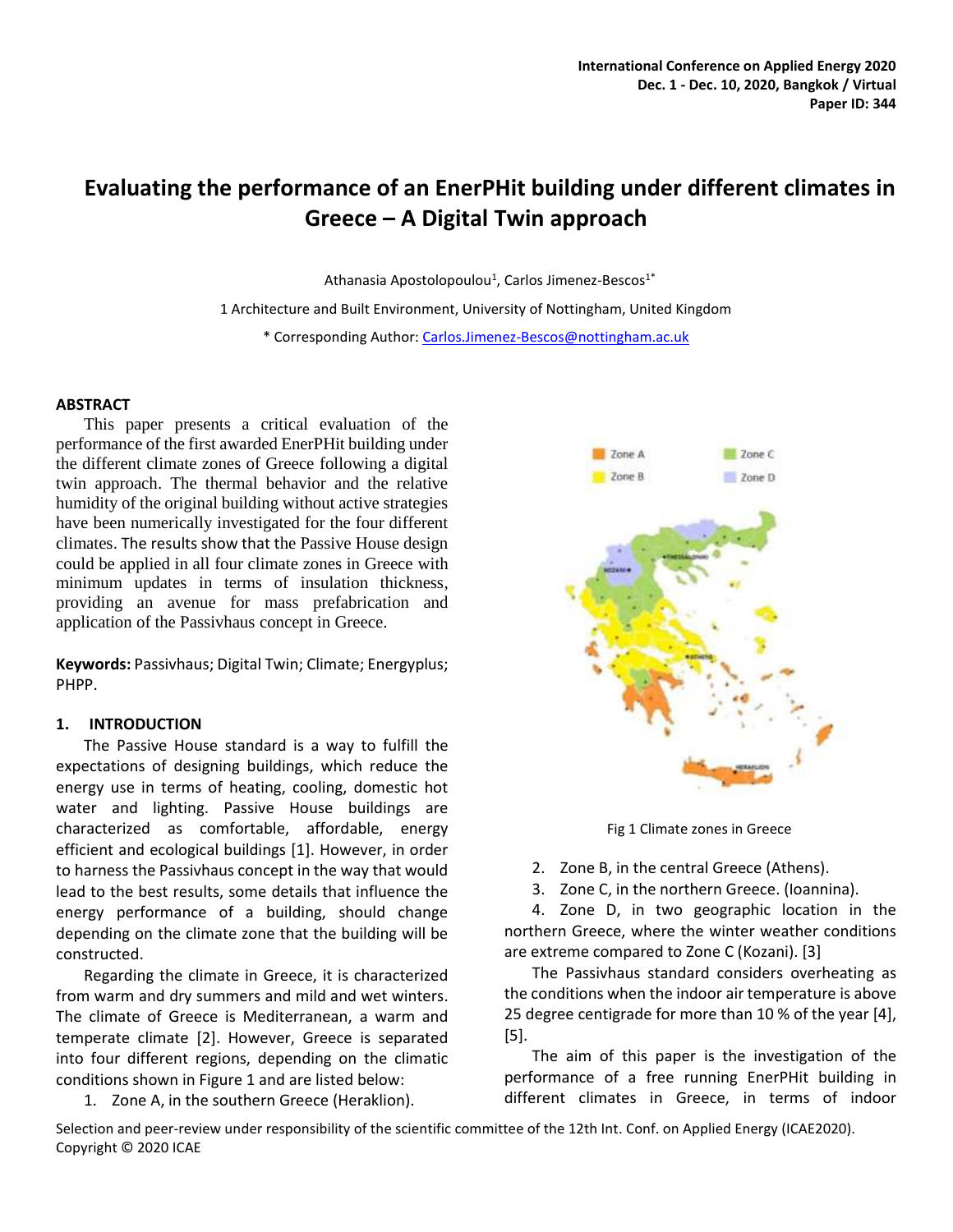temperature and humidity through the development of a digital twin. The novelty of this approach relies on the integration of the Passivhaus Planning Package (PHPP), dynamic building energy simulations and monitoring data to assess and inform the building design and adaptation.



Fig 2 Methodological workflow

## **2. METHODOLOGY**

The building presented in this paper is a detached house with a ground floor and a heated semi-basement located in Papagou, in Athens. This building is the first Passive House by renovation in the Mediterranean and it is awarded as the first EnerPHit Plus building in the world [6]. The refurbishment took place on a building of 142  $m<sup>2</sup>$ of area that was built in 1964 on a 520  $m^2$  corner plot. The ground floor and the semi-basement are 98.80  $m<sup>2</sup>$ and 43.60  $m^2$  respectively [7]. Following the retrofit, the ground floor is the dwelling area with a kitchen, a living room, a bathroom and two bedrooms and the semibasement was converted from a boiler / utility room into an office, and is independent from the ground floor.

The methodological workflow is shown in Figure 2.

Firstly, a climate analysis was performed on the four climates in Greece with weather data obtained from Climate One Building [8] as EPW files.

Secondly, the building was modelled in SketchUp, as shown in Figure 3, following the original retrofitting plans and the geometry and shading were imported into Energyplus. All the simulation parameters for the dynamic building simulation were taken from the original EnerPHit Passive House Planning Package (PHPP) tool as follows:

• U-values for the fabric.

• Occupancy of 4 people in the basement and 3 in the ground floor.

• Glazing with an average U-value of 1.1 W/m<sup>2</sup>K and g-value of 0.54.

• Lighting load is  $14 \, \text{W/m}^2$  (basement) and 5.6 W/m<sup>2</sup> (ground floor).

• Equipment load is 670 W (basement) and 4590 W (ground floor).

• Constant infiltration of 0.56 air changes per hour (acph).

• Summer natural ventilation rate of 0.54 air changes per hour (acph).

• Additional night ventilation rates in summer of 0.17 air changes per hour (acph).

- Free running building, no heating or cooling.
- Simulations run for a full year.

Thirdly, the Energyplus model was validated with in situ monitoring data.

Finally, once validated, the Energyplus model was dynamically simulated in the four climate location for Greece.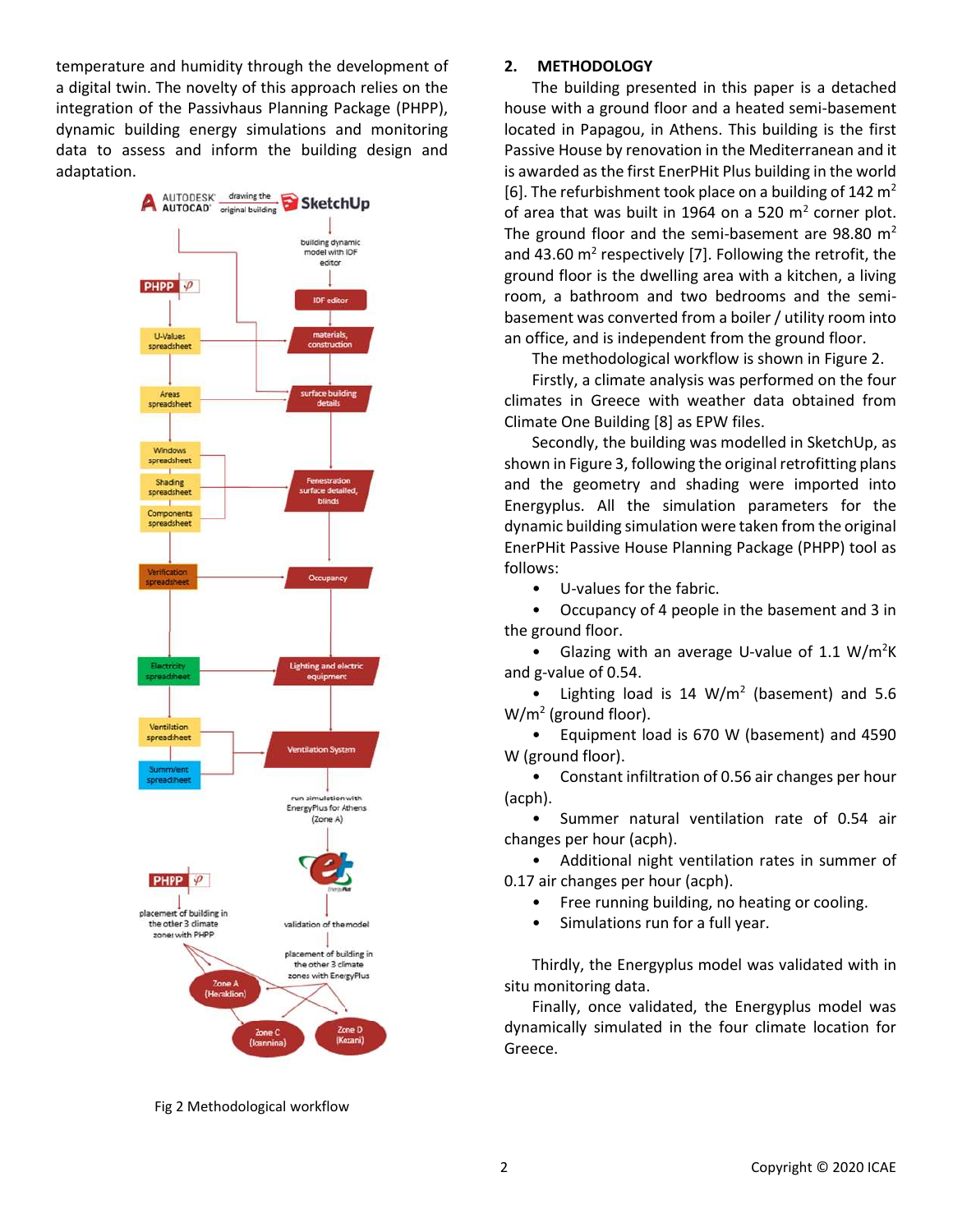

Fig 3 SketchUp model

#### **3. RESULTS & DISCUSSION**

#### *3.1 Climate Analysis*

The four climate locations presented in this paper were analysis following a frequency bin approach to understand the temperature and relative humidity distributions for the whole year on an hourly basis.

In terms of outdoor temperature, the climate in Zone A (Heraklion) is the hotter of all, while Zones C and D are the coldest reaching temperature below zero.

Considering the effect of relative humidity, Zone C (Ioannina) has an occurrence of more than 45% of the year with a relative humidity above 80%, which added to the cold temperatures, creates a challenging cold and wet conditions for building design.

The climate in Zone B (Athens), the original location for the building modelled in this paper, seem to be the more balance climate with temperatures mostly in the range between 10 and 30 degrees centigrade and relative humidity in the range of 40% to 70%, which are optimum conditions for indoor environments.

#### *3.2 Validation*

The EnergyPlus model discussed in the methodology was solved for Athens. The validation of the method has been done with the use of data monitoring measurements of the building and the PHPP results, that have been compared with the EnergyPlus results. The PHPP has been validated, then, from Table 1, it can be seen that the EnergyPlus results, for the thermal behavior of the PH building without active cooling or heating in Athens, are close enough to PHPP results, so the EnergyPlus model is appropriate for the critical evaluation of the thermal behavior of this PH building in the four different climate zones in Greece.

*Table 1 Indoor Temperature Difference between PHPP and EnergyPlus*

|                                                                                     |  |  |  | Jan   Feb   Mar   Apr   May   Jun   Jul   Aug   Sep   Oct   Nov   Dec                             |  |  |
|-------------------------------------------------------------------------------------|--|--|--|---------------------------------------------------------------------------------------------------|--|--|
| <b>PHPP</b>                                                                         |  |  |  | 14.67 14.78 16.25 18.72 21.48 25.91 29.02 29.35 26.32 23.02 19.5 16.21                            |  |  |
| $E+$                                                                                |  |  |  | $\mid$ 15.59   14.64   16.23   18.9   21.81   26.32   29.58   29.9   26.71   23.22   19.38   15.9 |  |  |
| <b>Difference</b> 6.29 0.94 0.1 0.98 1.52 1.58 1.94 1.86 1.47 0.87 0.6 1.9<br>(9/6) |  |  |  |                                                                                                   |  |  |

## *3.3 Analysis of temperature and relative humidity in different climates*



Fig 4 Temperature (top) and relative humidity (bottom)

As it is obvious from the diagrams in Figure 4, the temperature in the other three climate zones in Greece is at satisfactory levels for a passive house without the use of active strategies. More particularly, regarding Heraklion that belongs to Zone A, its thermal behavior is appropriate for ensuring human thermal comfort, as the biggest proportion of temperature range is equal to 20 – 25  $\degree$ C. Moreover, by comparing the thermal behavior of Heraklion with Athens, it is easily seen that the thermal insulation could be even slightly thinner. After trials, it has been investigated that a potential thickness of thermal insulation for Zone A could be 15 cm as the insulation of the original building in Athens, so that less active strategies could be used. Regarding Zone C, and specifically, Ioannina, the main temperature range was 15-20 ℃. This means that in order for the PH building to have similar thermal behavior as in Athens, some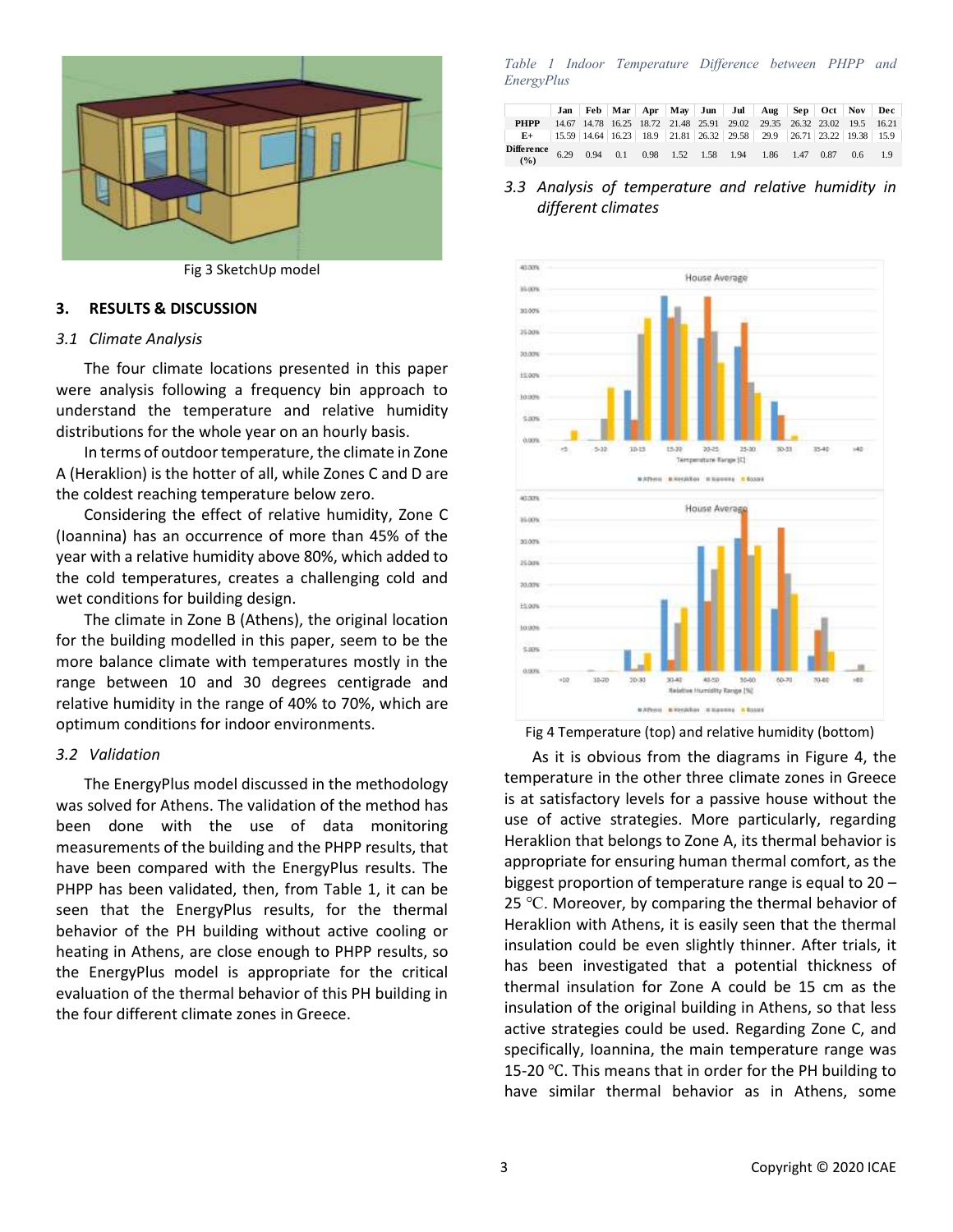adaptation should be made. After trials, it has been seen that by adding 5 cm more thickness in thermal insulation, the thermal behavior of the building could be similar to the awarded PH building in Athens. Finally, the main temperature range for Kozani (Zone D) is between two temperature ranges, as shown in the diagram, but with a small difference about 28% of the temperature measurements range from 10 to 15 ℃. This means that there should be an increase in the thickness of thermal insulation in Kozani, but with the simultaneously use of active strategies in Northern Greece. Therefore, after trials that have been done in EnergyPlus, in order to reach similar temperature ranges as in Athens, where is the PH building located, it has been determined that the appropriate thermal insulation thickness is approximately 21 cm.

Regarding the relative humidity, the bar chart in Figure 4 shows that for all climate zones in Greece the relative humidity ranges between 50 – 60%, which is an ideally range for human thermal comfort.

# **4. CONCLUSION**

The critical evaluation of the performance of the first awarded EnerPHit building under the different climate zones of Greece has been presented in this study to evaluate its adaptation to all the four climates in Greece. The thermal behavior and the relative humidity of the original building without active strategies have been numerically investigated for the four different climates. From the results, the following conclusions emerge. Firstly, after the placement of the EnerPHit design building in the other three climate zones in Greece, with both EnergyPlus and PHPP, the challenging Passive House criteria between the different climate zones in Greece was the heating demand criterion. Regarding, Zone B (Papagou, Athens), where the original EnerPHit Plus building exists, the exterior insulation thickness that has been chosen, in order to satisfy the heating demand standard is equal to 15 cm, with triple glazing windows, airtight envelope, thermal bridge - free construction and a balanced mechanical ventilation system with heat recovery with efficiency of 98%. In terms of Zone A (Heraklion), it has been proved that no changes are needed as the heating demand criterion and other criterion were fulfilled. Moreover, there is the opportunity to decrease the thickness of the insulation, while maintaining the building with the Passive House design standards. In terms of Zone C (Ioannina), from the placement of the original construction of the building in Ioannina, it has been seen that the heating demand criterion is not fulfilled. Hence, it is suggested an addition at the insulation thickness of 5 cm, in order to satisfy all the Passive House criteria and achieve human thermal comfort. Furthermore, regarding Zone D (Kozani), the same effect as in Zone C (Ioannina) occurs. The Original building construction is adapted with 6 cm more insulation thickness in order to achieve the Passive House standards.

In general, from the research that has been done under this project, the climate conditions in the four climate zones in Greece are not extremely different. The Passive House design could be applied in all climate zones in Greece. It is more obvious that in southern Greece the heating demand is less than in northern Greece, as the weather is warmer. Furthermore, the heating demand criterion is met in the northern Greece, with, just an increase of the insulation thickness. Therefore, it is recommended that in Greece, there could be prefabrications of Passive House buildings with a unique change in the thickness of their insulation. With this as a guide, the total cost of the Passive House building could be less than by constructing a unique building design for every location. Hence, the advent of the Passive House standard could be spread faster than in recent years in Greece.

The research has now expanded to consider the impact of cooling loads due to the increase of insulation thickness. More specifically, in Greece the impact between the different climate zones is not big, as the original building exists already in a warm region (Zone B) as Zone A, and the other 2 zones (Zone C and Zone D) are cooler than Zone A. However, the increase in insulation has an influence on the increase of insulation thickness at the cooling loads of a Passive House. At this project, due to the warm climate of Greece, it is taken for granted that active cooling is used for the building. Undoubtedly, the cooling loads, as it can be seen from both the original building in Athens and the placement of the building in the other climate zones in PHPP, the cooling demand is low because the construction is a Passive House. Regarding the future climate scenarios, about overheating in dwellings, the key to the problem is the construction of buildings that fulfill the Passive House standards, so that not only the achievement of human thermal comfort, but also, the avoidance of too high cooling loads, as the Passive House buildings need less active cooling than the conventional buildings. Hence, active cooling could be used even in cooler climates, due to future climate scenarios. Finally, as regards to the Passive House design in different climates, there is no